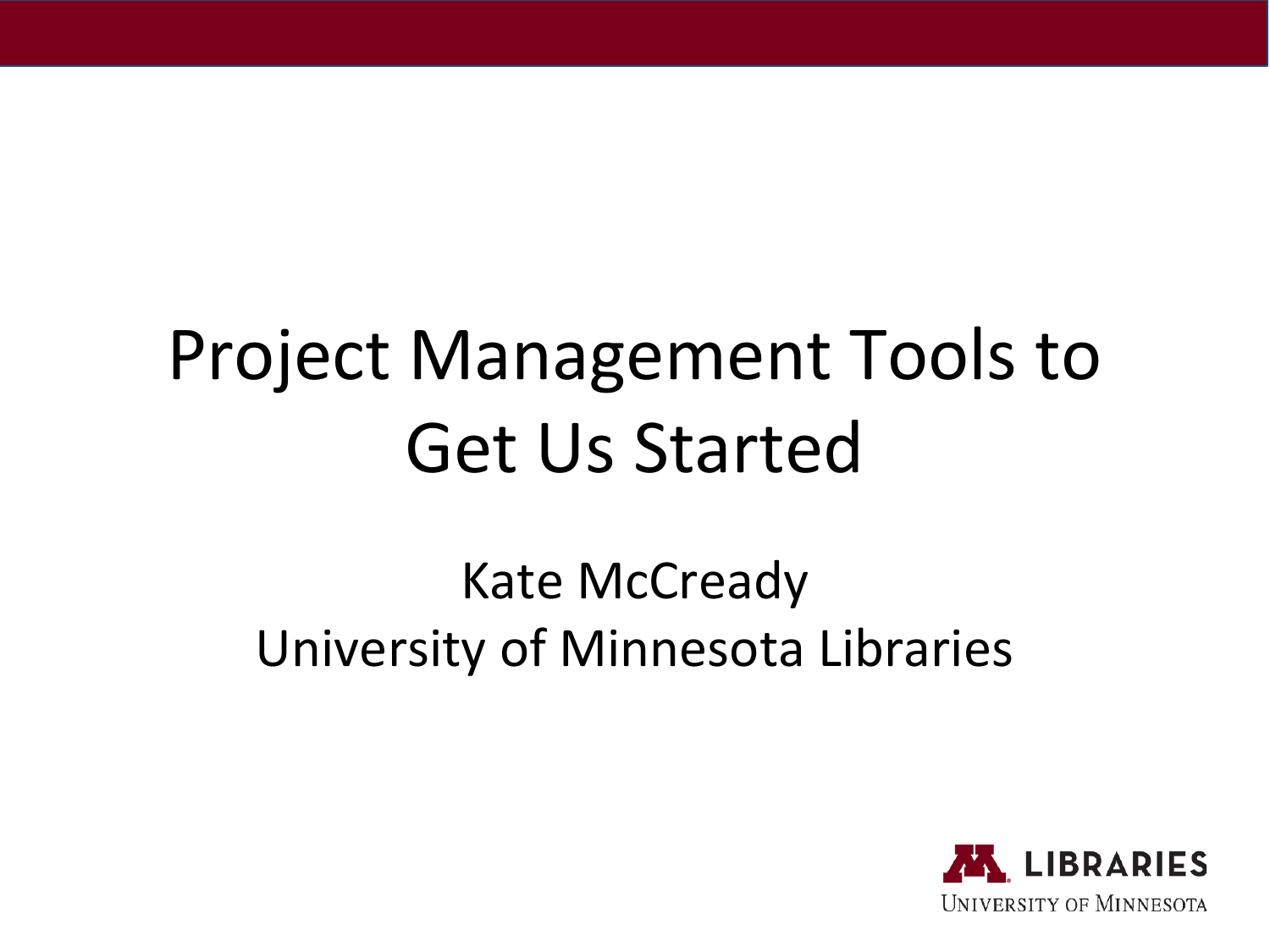# U of MN Libraries Publishing Services

#### Formed as a team in 2014:

- Kate McCready, Publishing Services Librarian
- Shane Nackerud, Lead Technologist
- John Barneson, Application Developer
- Laureen Boutang, Publishing Services Coordinator

#### Today we've published:

- 8 scholarly journals/dynamic scholarly serials
- 1 conference proceeding
- 18 open access textbooks (*additional help on these from graduate student labor*)

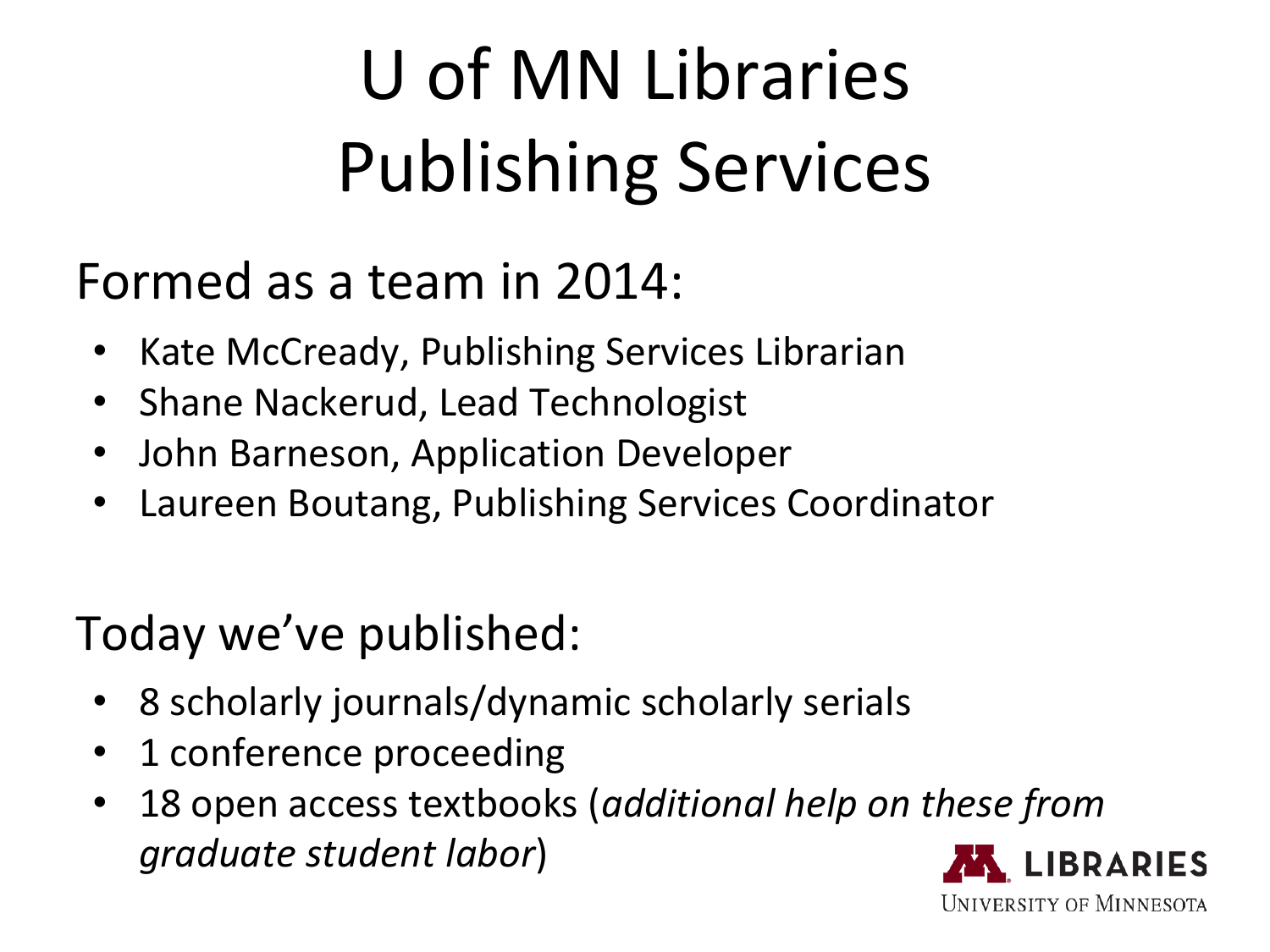## An Aside….

### **Lots of Content Support at the U of MN Libraries:**

- eLearning Initiative
- Digital Arts, Sciences, & Humanities
- Publishing Services
- University Digital Conservancy (IR)
- Data Repository of the U of MN (DRUM)
- Digital Library Services

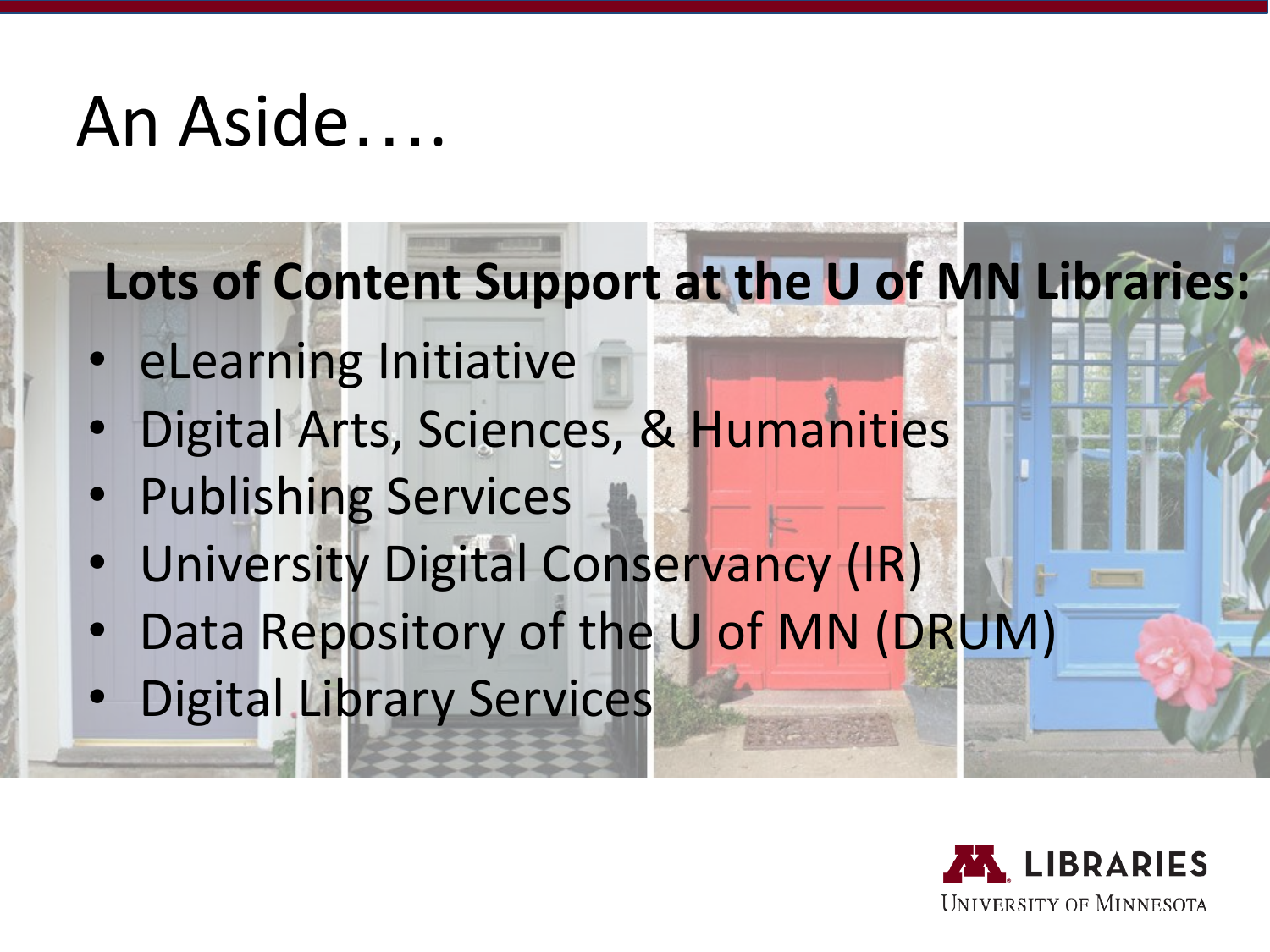## Lots of Decisions

Types of publications we would support? What platforms to use? How to assess the quality of the publications? How many publications can we handle? How do we manage the process?

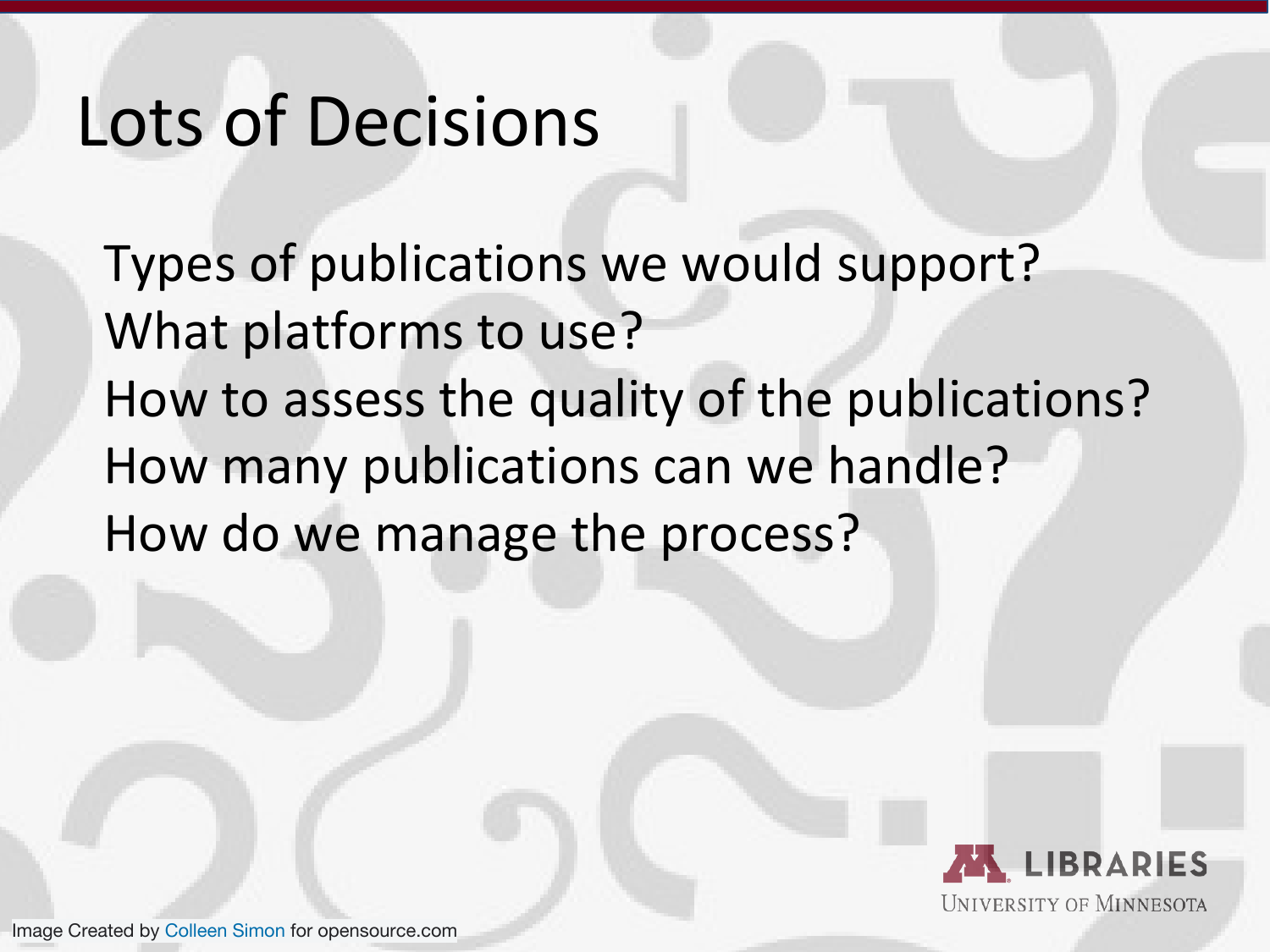## Developed Project Selection Criteria

### • U of MN Affiliation:

- Faculty or Staff\* is author or editor
- Department/College Sponsored ok

### • Scholarly or Academic Work

- Product of scholarship
- Not a departmental newsletter
- Not a marketing tool
- Used in teaching & of scholarly value to others

*\*Student run publications must have UMN faculty or department sponsorship with active involvement in their effort.*



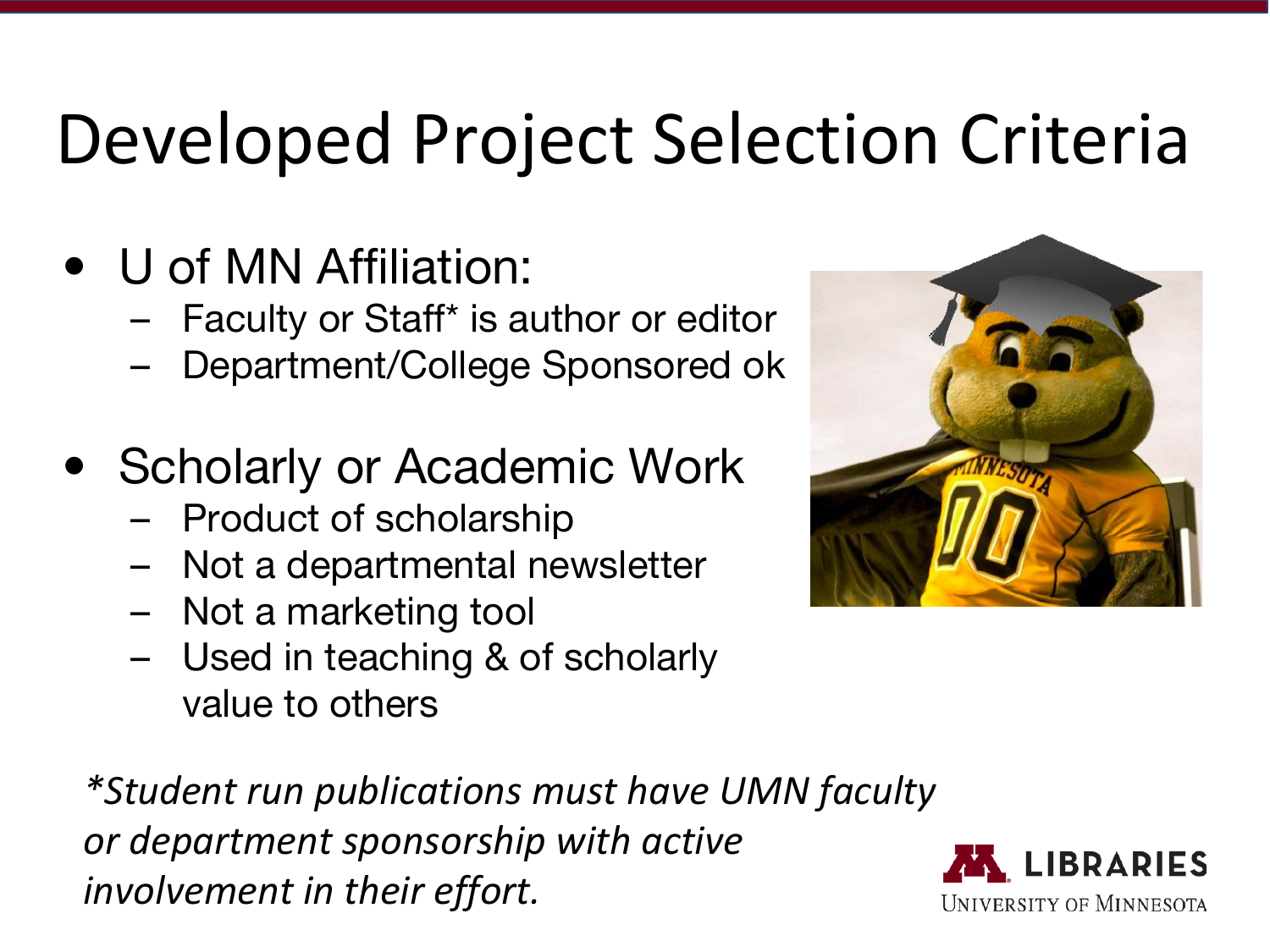# What platform can do the most?

#### Evaluation Matrix:

|                          | <b>Criteria Category Weights</b>    |                              |
|--------------------------|-------------------------------------|------------------------------|
| <b>Criteria Category</b> |                                     | <b>Total Category Weight</b> |
| 1                        | <b>Software Details</b>             | 15.0%                        |
| $\overline{2}$           | <b>Costs</b>                        | 10.0%                        |
| 3 <sup>2</sup>           | <b>Public Facing Features</b>       | 25.0%                        |
| $\blacktriangle$         | <b>Display Customization</b>        | 15.0%                        |
| 5                        | <b>Editorial Backend</b>            | 25.0%                        |
| 6                        | <b>Additional Services Provided</b> | 10.0%                        |
|                          |                                     | 100%                         |
| <b>Maximum Points</b>    |                                     | 1000                         |

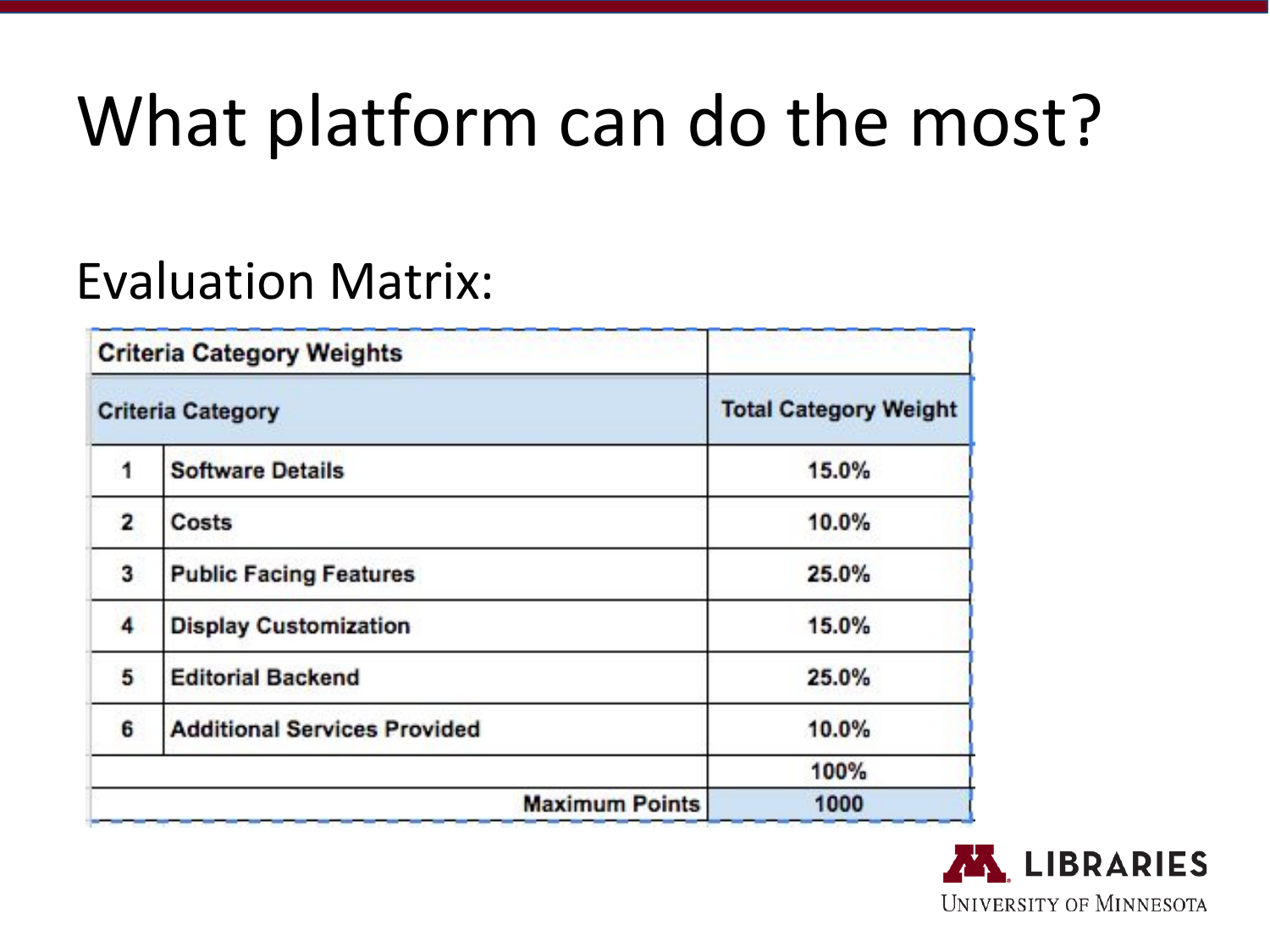



**Issue One : Fall 2015** 



**Introduction to Issue One** Welcome to the Inaugural issue of Open Rivers: Rethinking the Mississippi! What is there

to say about the Mississippi River that has not been said already? Google Scholar shows "about 922,000" hits for the query "Mississippi River" and the Library of Congress shows 9,537 items for the same query. Do we really have anything to add? By Patrick Nunnally, Editor

 $0.0.0.0.0$ 

**About Open Rivers Submission Guidelines Who We Are** 

#### **River Pulse Biological Sciences**







**TJPS** Interdisciplinary Journal

#### Home > UPS

**Journal Home** About This Journa Vision & Mission **Editorial Board** Policies

**Submit Article** 

Select an issue

All Issues

Enter search terms

in this journal

**Advanced Search** 

ISSN: 2380-8969

A Partnership Between:

Center for Partnership Studies

**UMN School of Nursing** 

Search

Author/Reviewer Account

**Receive Email Notices or RSS** 

 $\left\vert \bullet\right\vert$  Browse

Search

 $\bullet$ 

The Interdisciplinary Journal of Partnership Studies (IJPS) shares scholarship and creates connections for cultural transformation to build a world in which all relationships, institutions, policies and organizations are based on principles of partnership.

We welcome your participation in an ongoing dialog between knowledge generation and knowledge application. Together we can move our diverse cultures toward partnership. See "About This Journal" for more information.

Current Issue: Volume 2, Issue 2 (2015) Fall

#### Introduction

 $A$  PDF Quarterly Publication, and Invitation to Artists Teddie M. Potter, Riane Eisler, and Marty Lewis-Hunstiger

#### From the Guest Editor

The Inner Work of Partnership: Tools for Making the Personal A PDF Shift from Domination to Partnership Susan Carter and Sara Saltee

#### Conversations

**Articles** 

A Conversation with Jennifer Buffett: The Power of Philanthropy A PDF to Transform Cultures Riane Eisler



Cover art

Autumn Nest, 2015



**UNIVERSITY OF MINNESOTA** 



#### **ISSUE CONTENTS**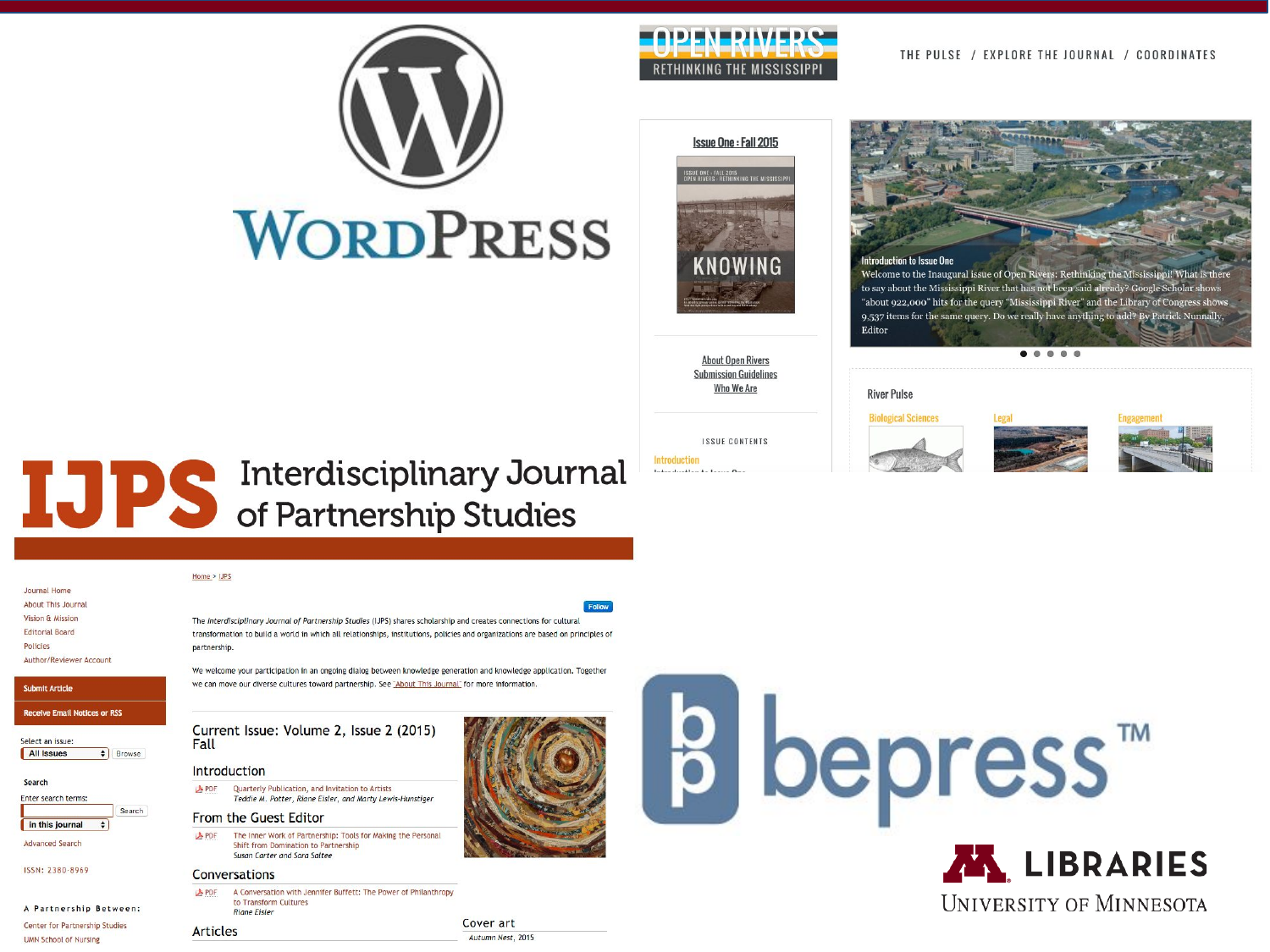## Project Selection: Proposal Process

### Proposal Form

- Project Description
- Type & Schedule of Publication
- Impact on Field
- Publication's Review Criteria
- Funding Support & Resources
- Stewardship Plan

Accepted 3 Times/Year

4 Month Development Cycles

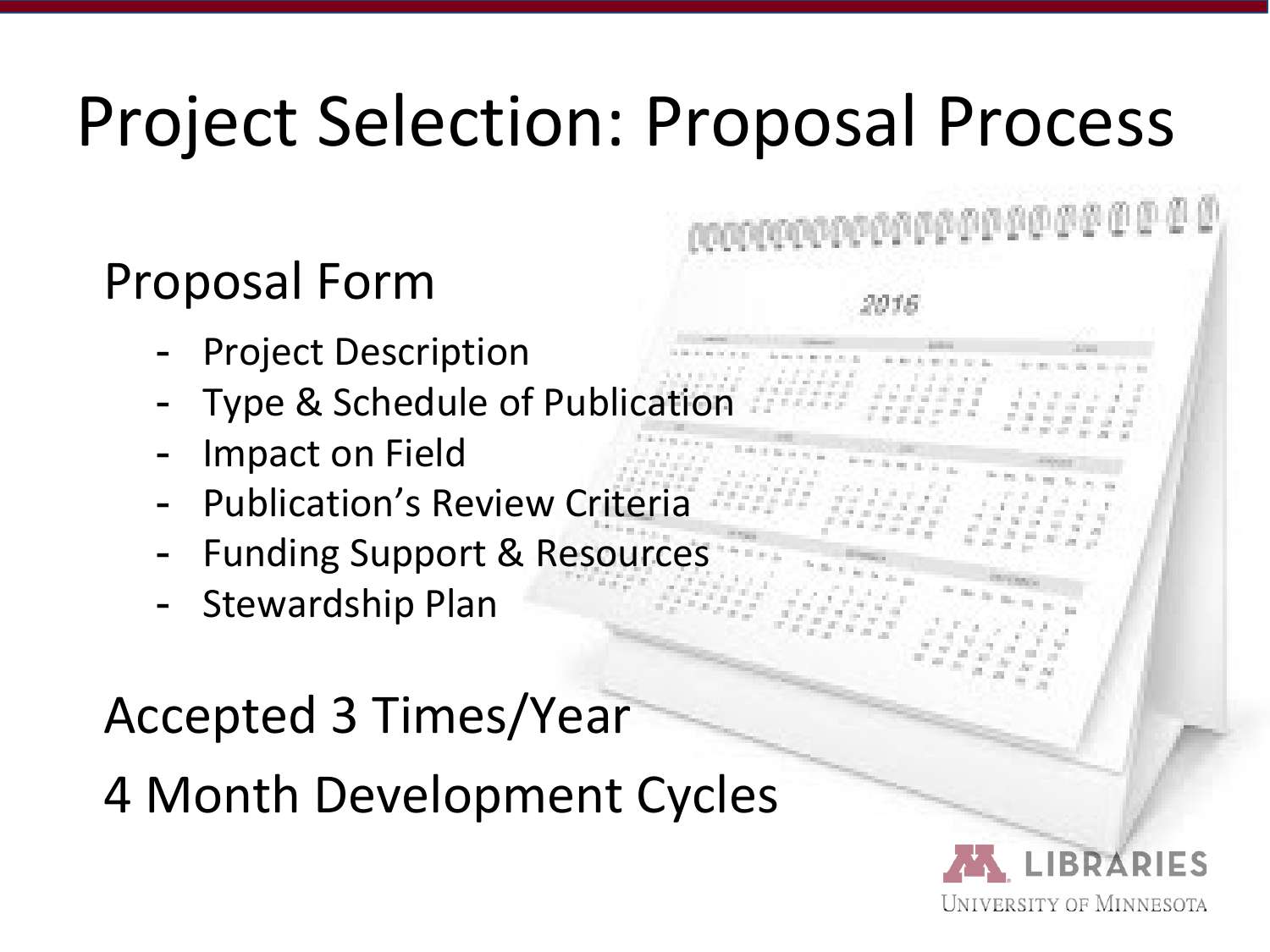# Project Selection: Evaluation

#### Evaluated on:

- **Community Value & Support**
- Alignment with University & Libraries Goals
- Capacity & Complexity

### Library Liaison Involvement:

- Department Director & Liaison Assessment
- Determine Liaison Role on Publication Development Team





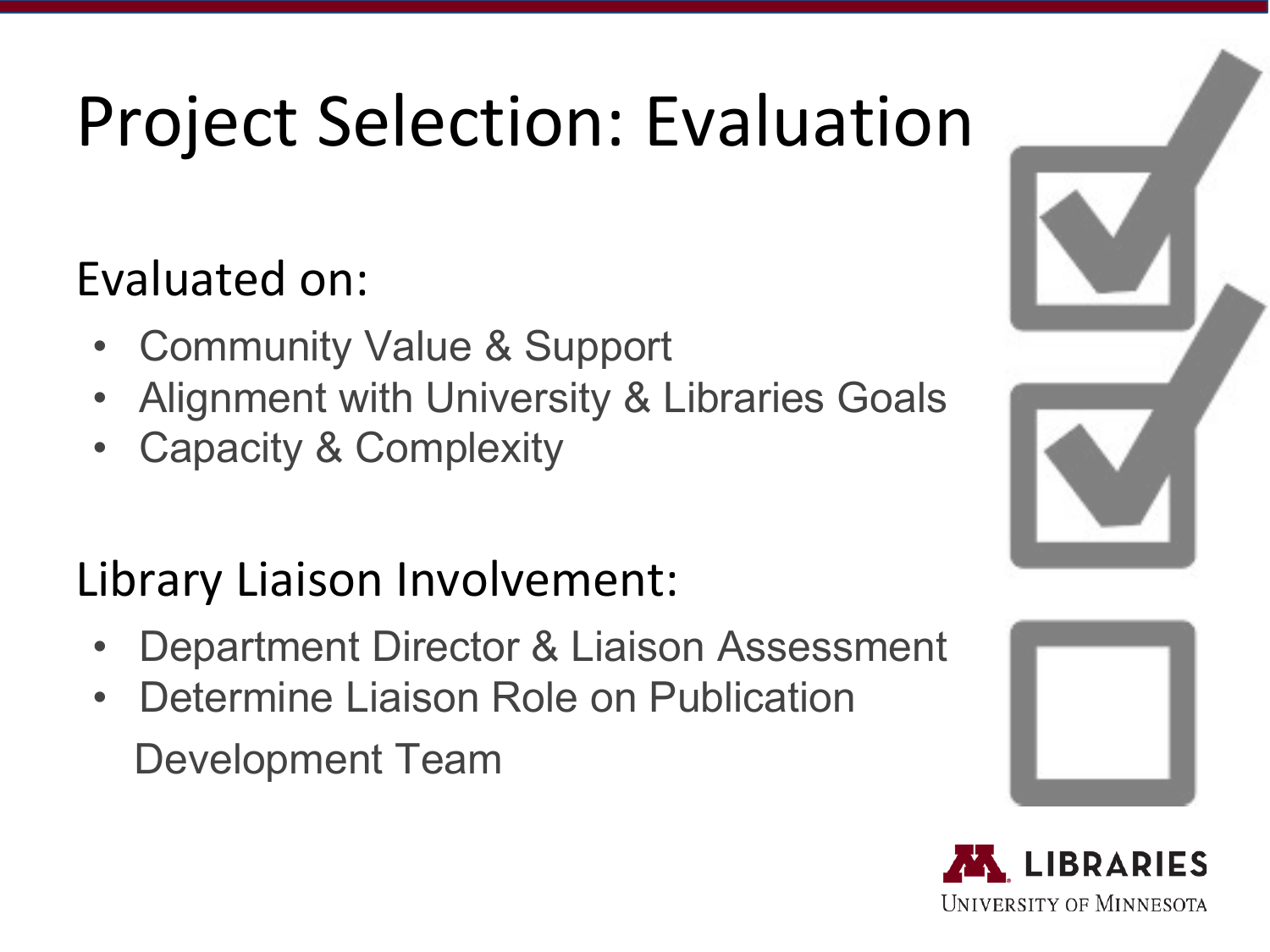## Project Scoping

Due to the imaginations of our faculty and the flexibility our publishing platforms, it is essential to nail down as much information about the proposed publication as possible. And as early as possible.



Image: CC 4.0 License

http://image.slidesharecdn.com/how-to-combat-project-scope-creep-150223125900-conversion-gate01/95/how-to-combat-project-scope-creep-5-638.jpg?cb=1424780568

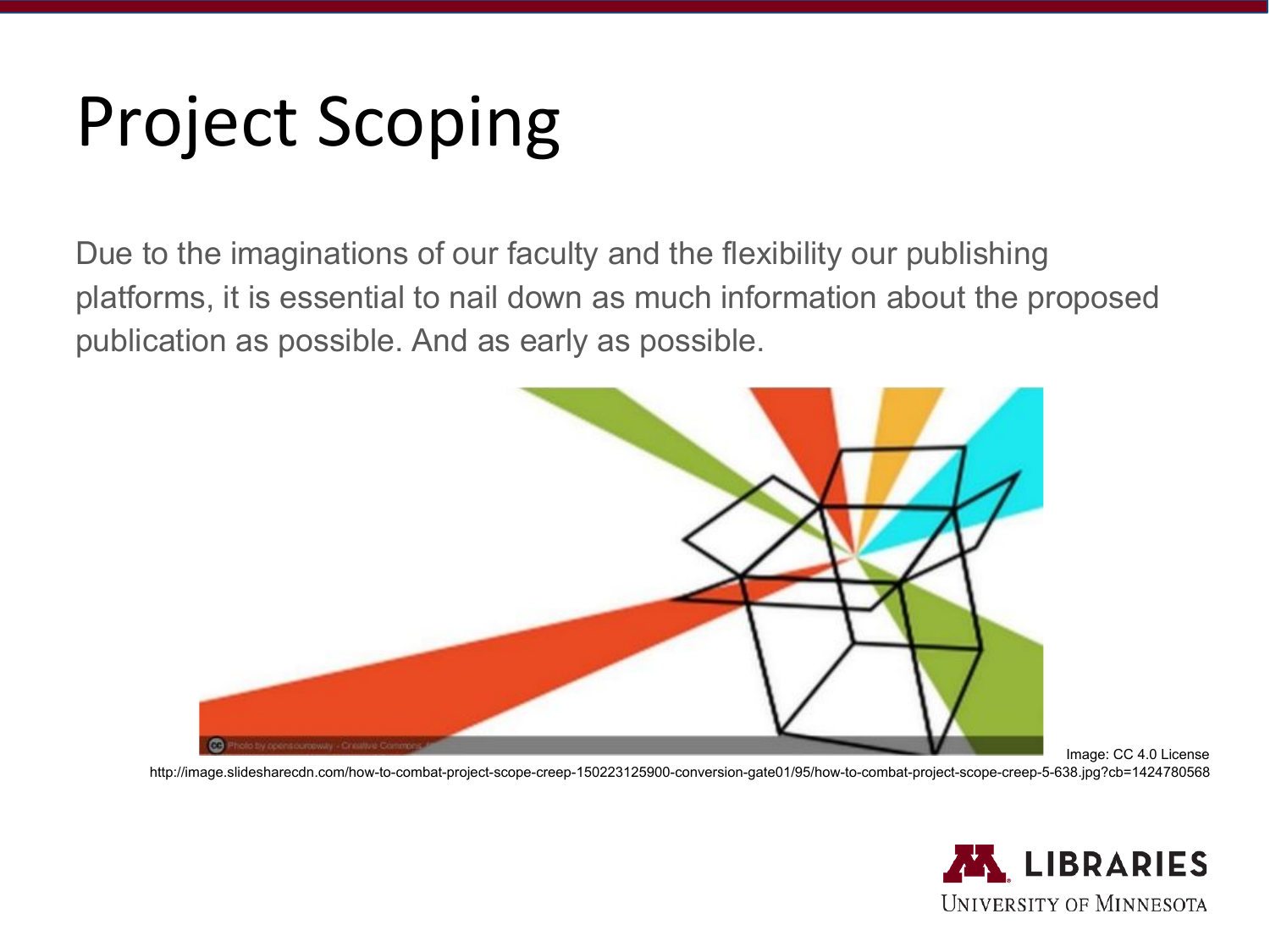# Design Thinking Principles

- 1. Embracing diversity in all forms
- 2. Radical collaboration
- 3. Making things visible
- 4. Having empathy for the user
- 5. Having creative confidence
- 6. Having a bias for action
- 7. Being open to failing forward
- 8. Committing to iterative action

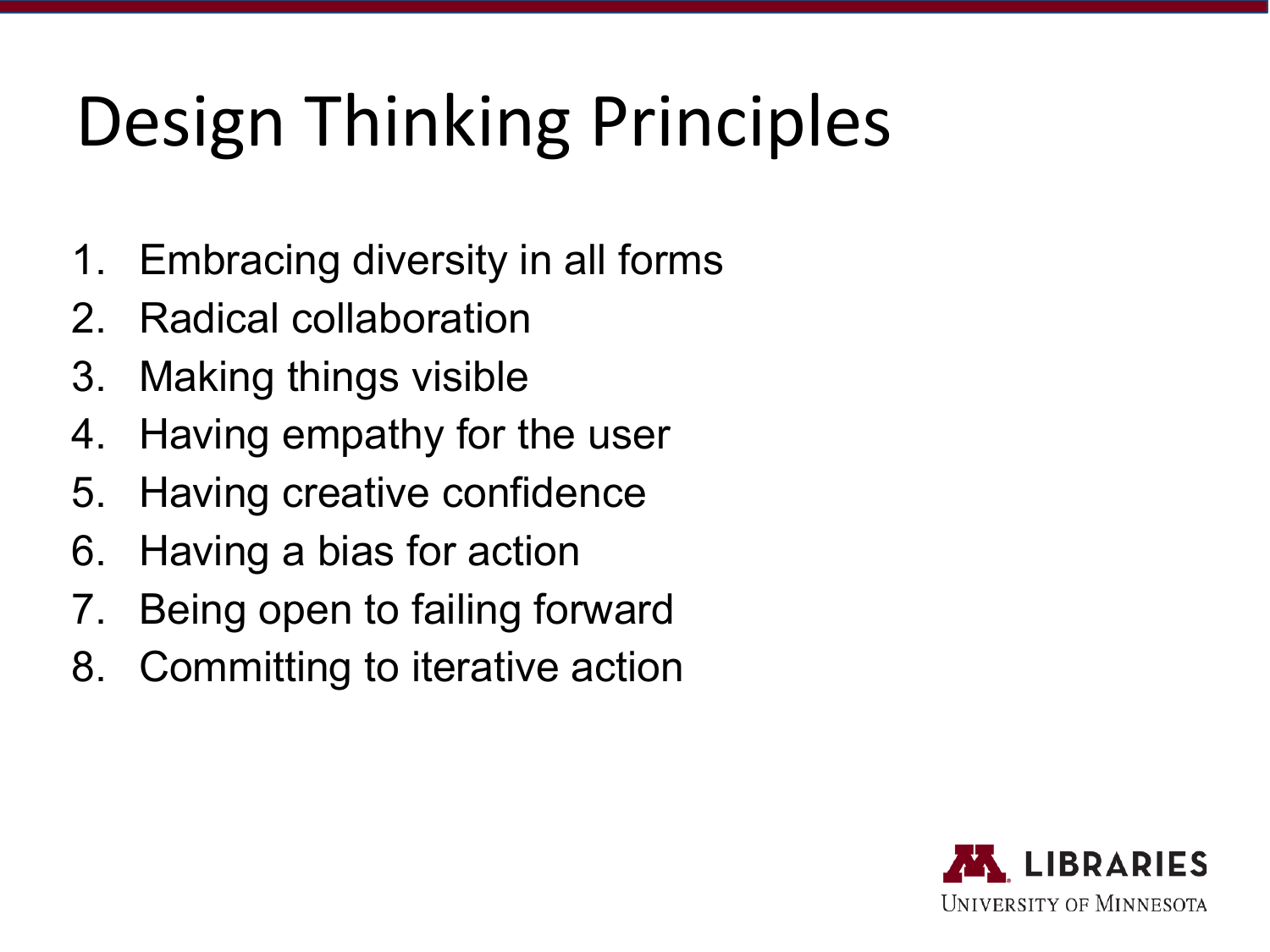## Project Scoping

#### Discovery Phase

- What are the business objectives?
- What is the publication schedule?
- What is the staffing is needed?
- Who are the decision makers?
- Who are the audience(s) and what are their objectives?
- What are the measures of success?
- **Feature ideation and prioritization**

Image: CC0 License

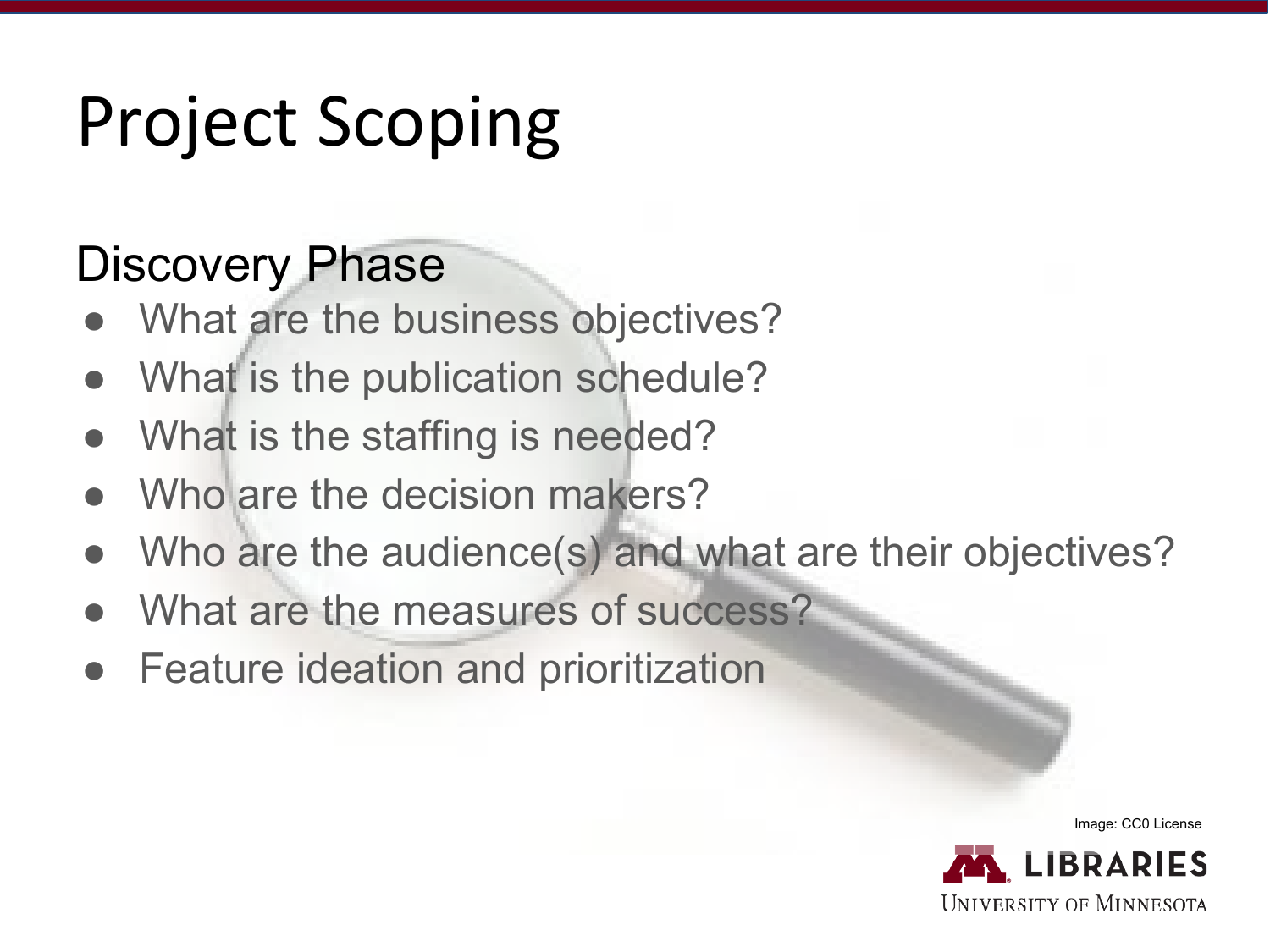## What are the business objectives?

Business objectives are the "reasons" for the publication. They drive content and features a site offers, and serve as a sounding board for decision-making and as a roadmap for prioritizing how the site evolves.

#### *Open Rivers* **Examples**

- 1. Gathering space for interdisciplinary work, community based ways of knowing, scholarly works
- 2. Students, public, faculty can all have a place to write and share about the Mississippi River.
- 3. Share the importance of water to the economy of the state of Minnesota Visually interesting research, stories, and narratives about the Mississippi and about rivers in general.

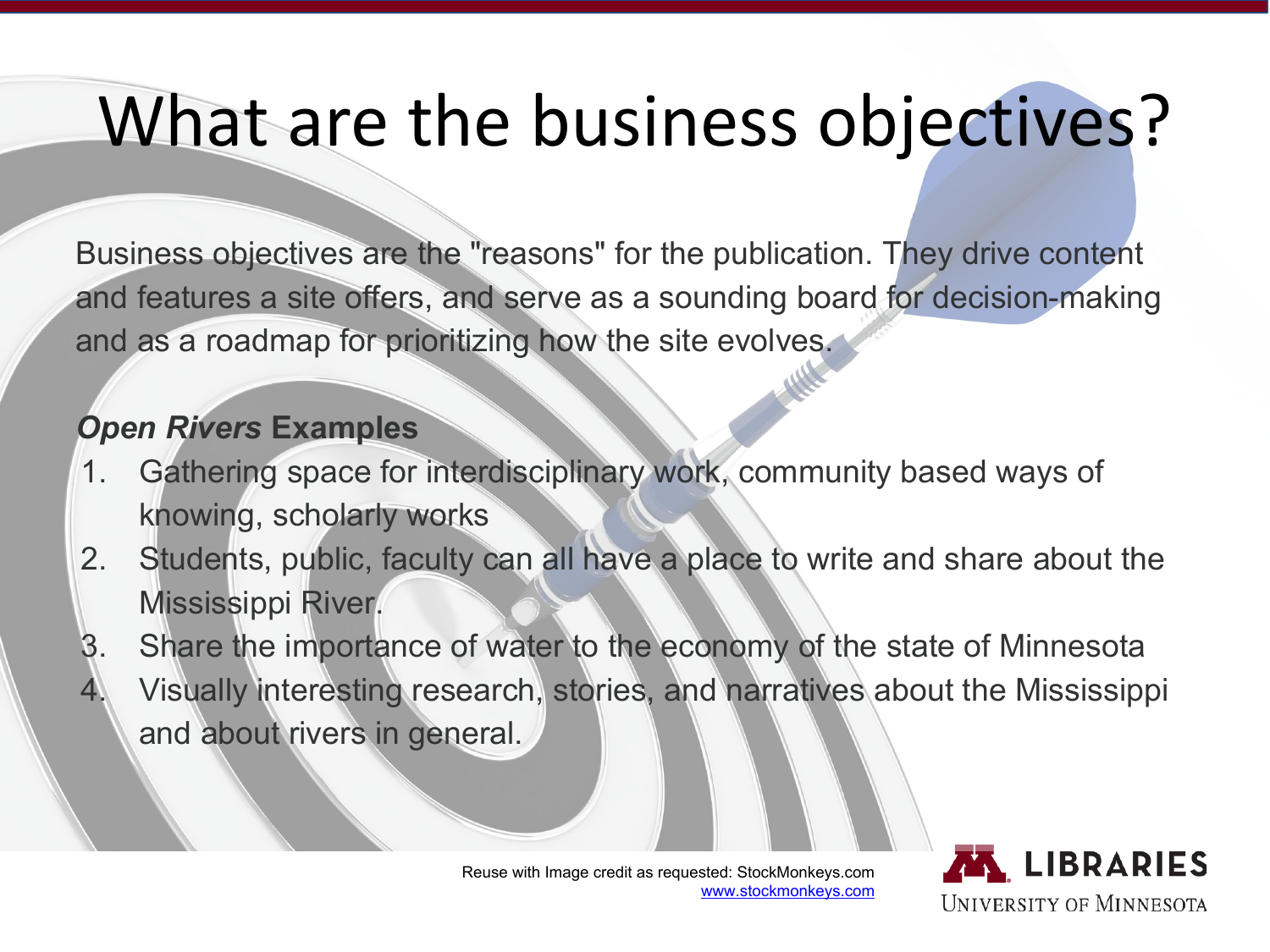## Measures of Success

Measures of success help you determine how well your site is doing and if you need to make changes to achieve your objectives:

- 1. Scholars, known and unknown, seeking to publish in *Open Rivers*
- 2. Reaching across disciplines and campuses
- 3. Scholars citing and linking to *Open Rivers*
- 4. Being recognized as being a leader of Missippi River scholarship
- 5. Decision makers as part of the reader audience
- 6. Reader feedback: comments, tweets, follow up blog posts, etc.
- 7. Statistics regarding downloads reasonable activity on the website
- 8. International readership

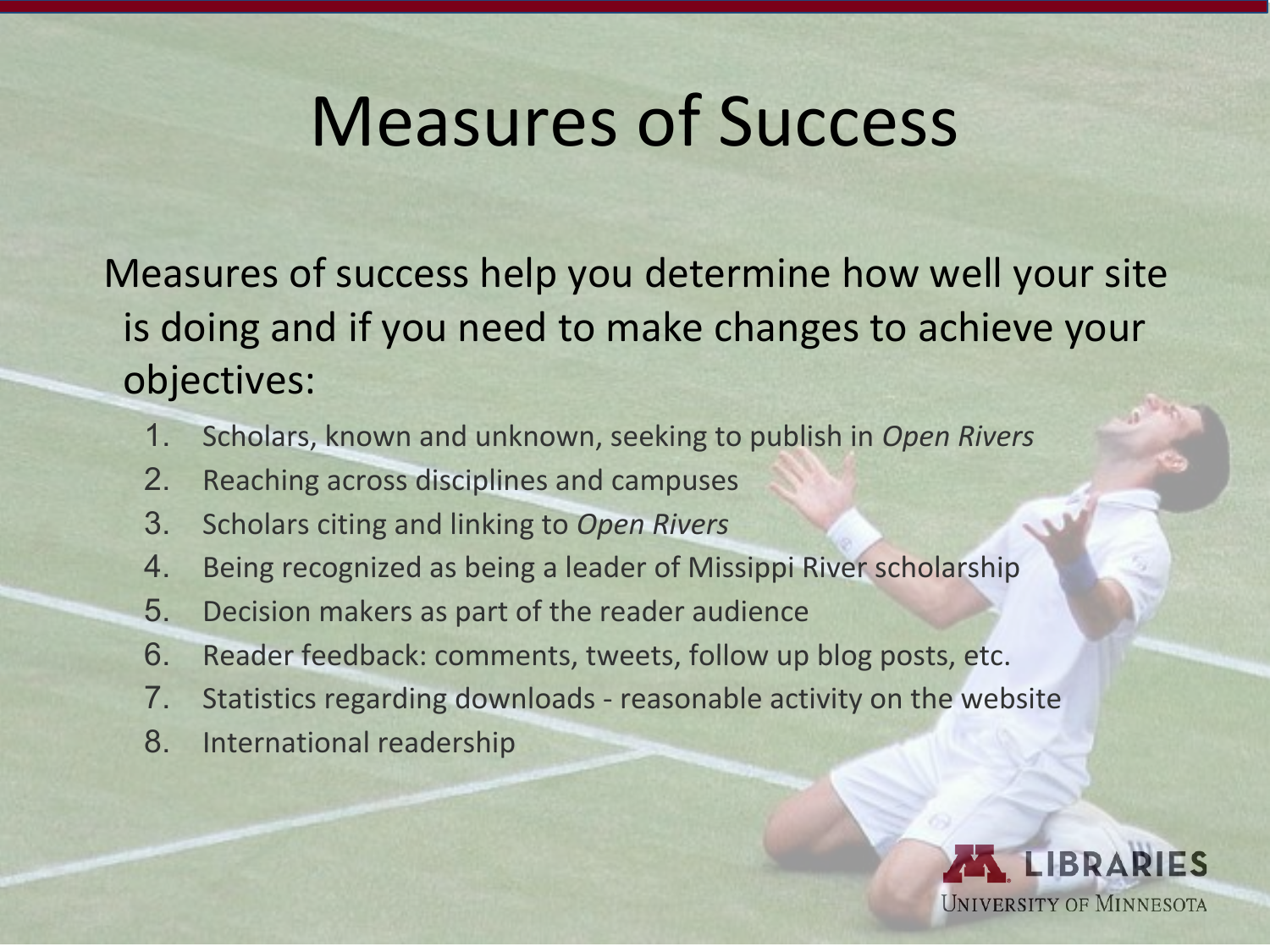## Tracking Publication Development



(Evaluated Trello, Wrike, Jira, Basecamp, Google Sites/Drive, Kaban Flow, Github….)

Created: Development Workflow w/ templated meeting agendas, design decision documents, intellectual property info, etc.